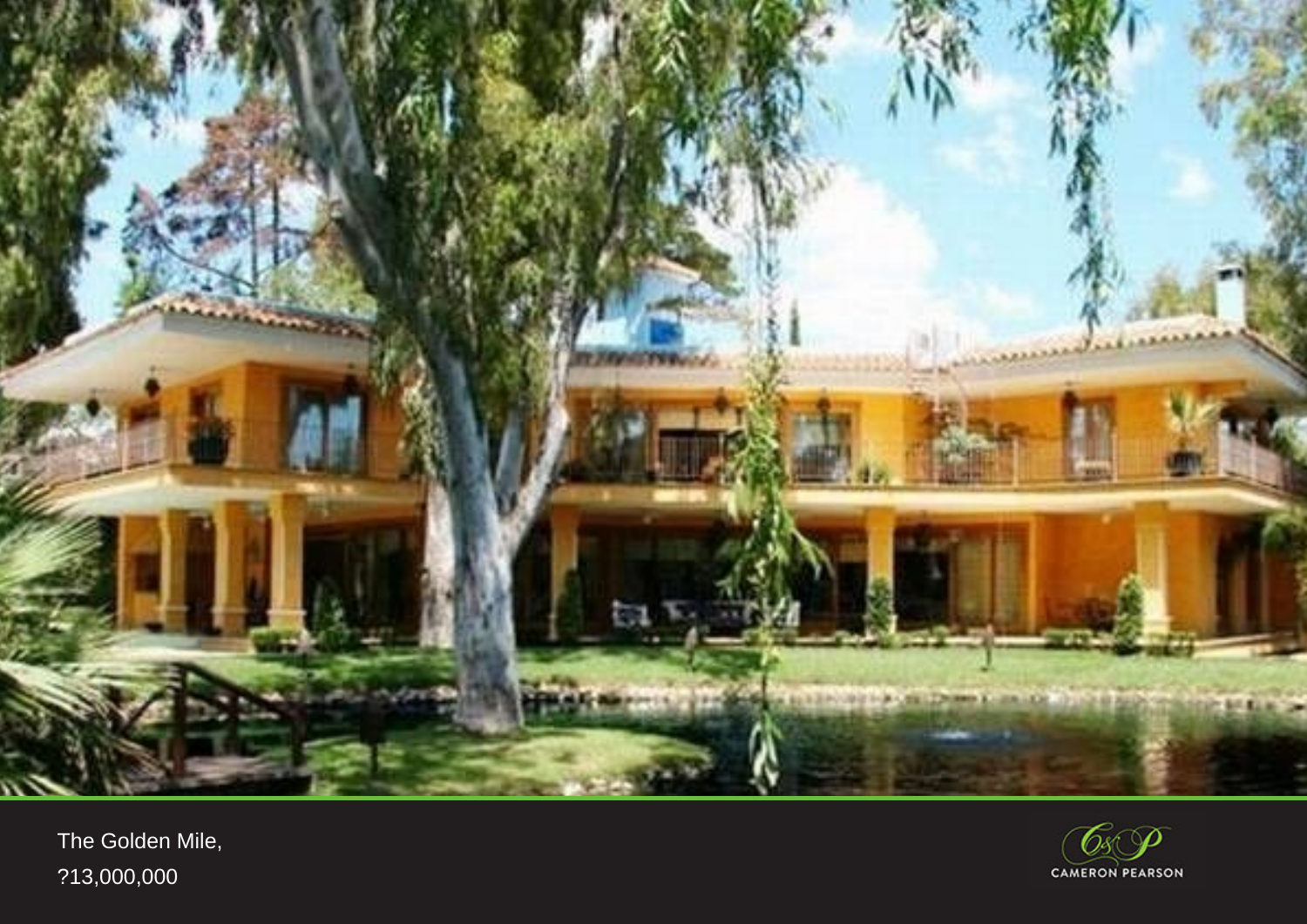

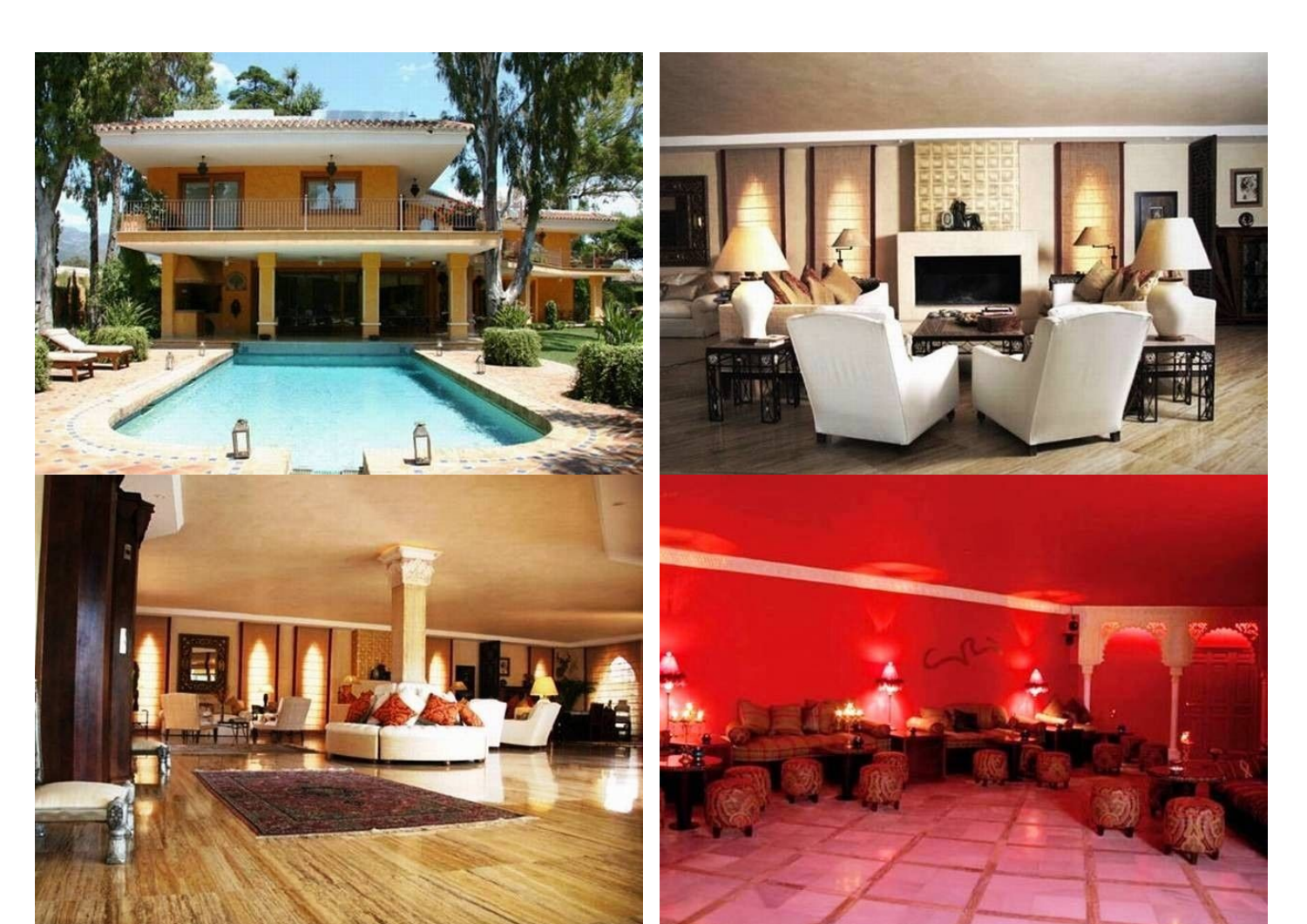

## **6 Bedrooms** 6 Bathrooms

Impressive south facing beachside villa in an exclusive Marbella community, adjacent to the Hotel Puente Romano and just a stone´s throw from the beach. The property is surrounded by mature tropical gardens with a small lake, fountains, large swimming pool and changing rooms. An impressive domed entrance hallway leads to a vast living running the entire width of the property as does the downstairs covered terrace, also on this floor a bar and dining area, modern open-plan kitchen; pantry; laundry room and independent entrance and guest toilets. Upstairs: large private reception area with central fountain leading to the master suite with massage room, sauna and luxurious bathroom; three spacious guest suites; a very large private terrace with sea and mountain views. The whole of the roof area is given over to a solarium with BBQ, wet bar, guest WC and seating area. The sea and mountain views from here are fabulous. On the lower level there is a wine cellar; large discothèque and bar.

- $\bullet$  Modern  $\bullet$
- Modern No Main Road
- Ocean View
- $\bullet$  Patio
- Swimming Pool **Canadian Contract Contract Contract Contract Contract Contract Contract Contract Contract Contract Contract Contract Contract Contract Contract Contract Contract Contract Contract Contract Contract Contrac**
- 
- **Off Street Parking**
- Patio Refurbished
	-